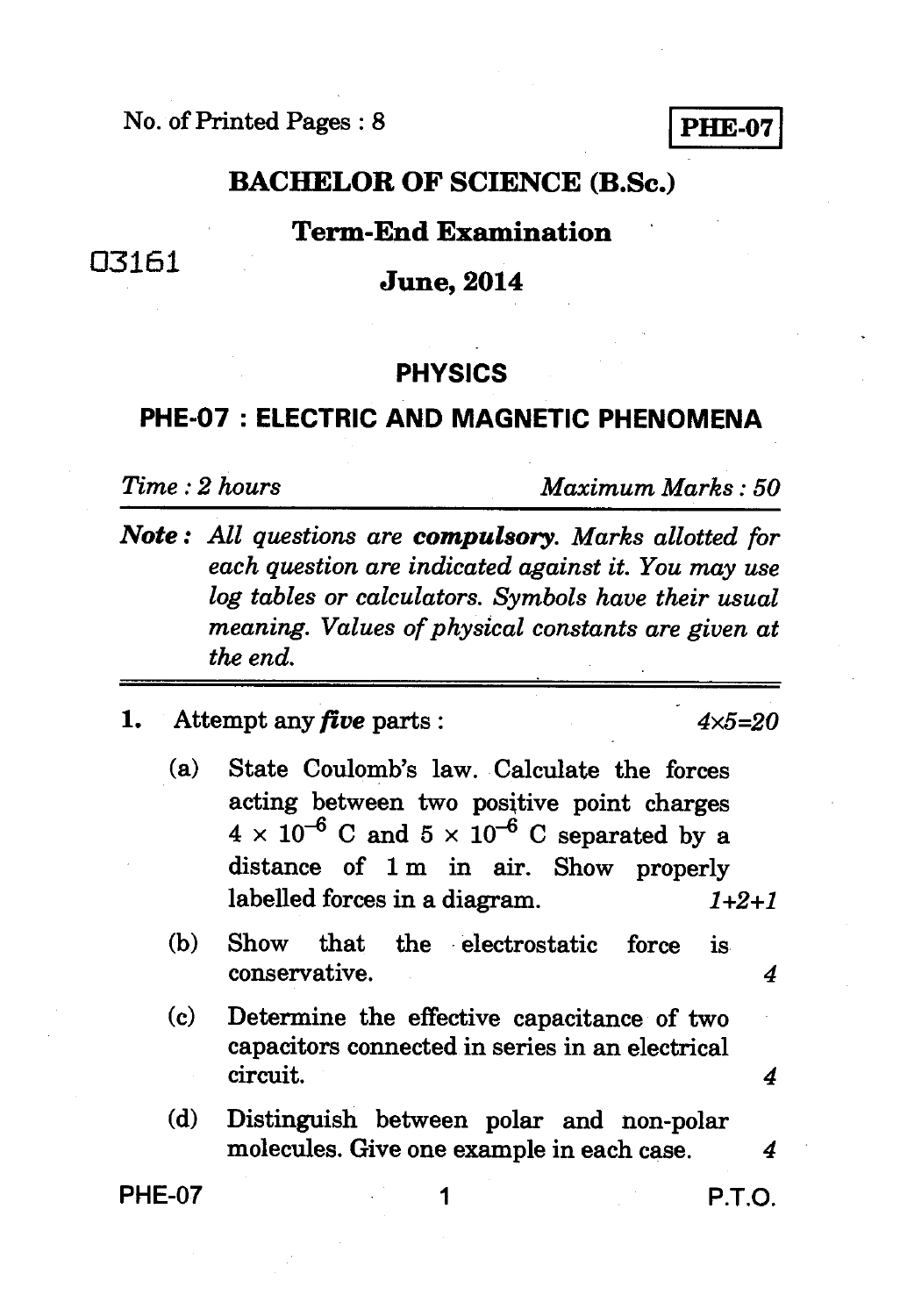(e) The dielectric constant of methane at  $0^{\circ}$ C and 1 atm pressure is 1.00088. Calculate its molecular polarisability given that there are  $2.8 \times 10^{28}$  molecules in 1 m<sup>3</sup> volume in units of ε<sub>ρ</sub>.

*4* 

*4* 

- (f) A cyclotron is being used to accelerate protons to a kinetic energy of 5.0 MeV. If the magnetic field in the cyclotron is 2.0 T, what must be the radius of the cyclotron and the frequency at which the Dee voltage is alternated ? *2+2*
- (g) Four very long straight wires are bound together to form a cable. The wires carry currents

$$
I_1 = 20 A
$$
,  $I_2 = -10 A$ ,  $I_3 = 12 A$ ,  $I_4 = -2 A$ .

Obtain the magnetic field at a distance of 1.0 m from the cable.

(h) A time-varying electric field in free space has the components  $E_y = E_y = 0$  and

> $E_z = E_0 \cos\left(\frac{2\pi x}{\lambda}\right) \cos \omega t$ . Determine the associated magnetic field and the direction of

propagation of the electromagnetic field.  $3+1$ 

#### 2. Attempt any *one* part :

(a) Determine the electric potential due to a uniformly charged disc of radius R at a point along its axis at a distance  $r \gg R$ .  $10$ 

PHE-07 2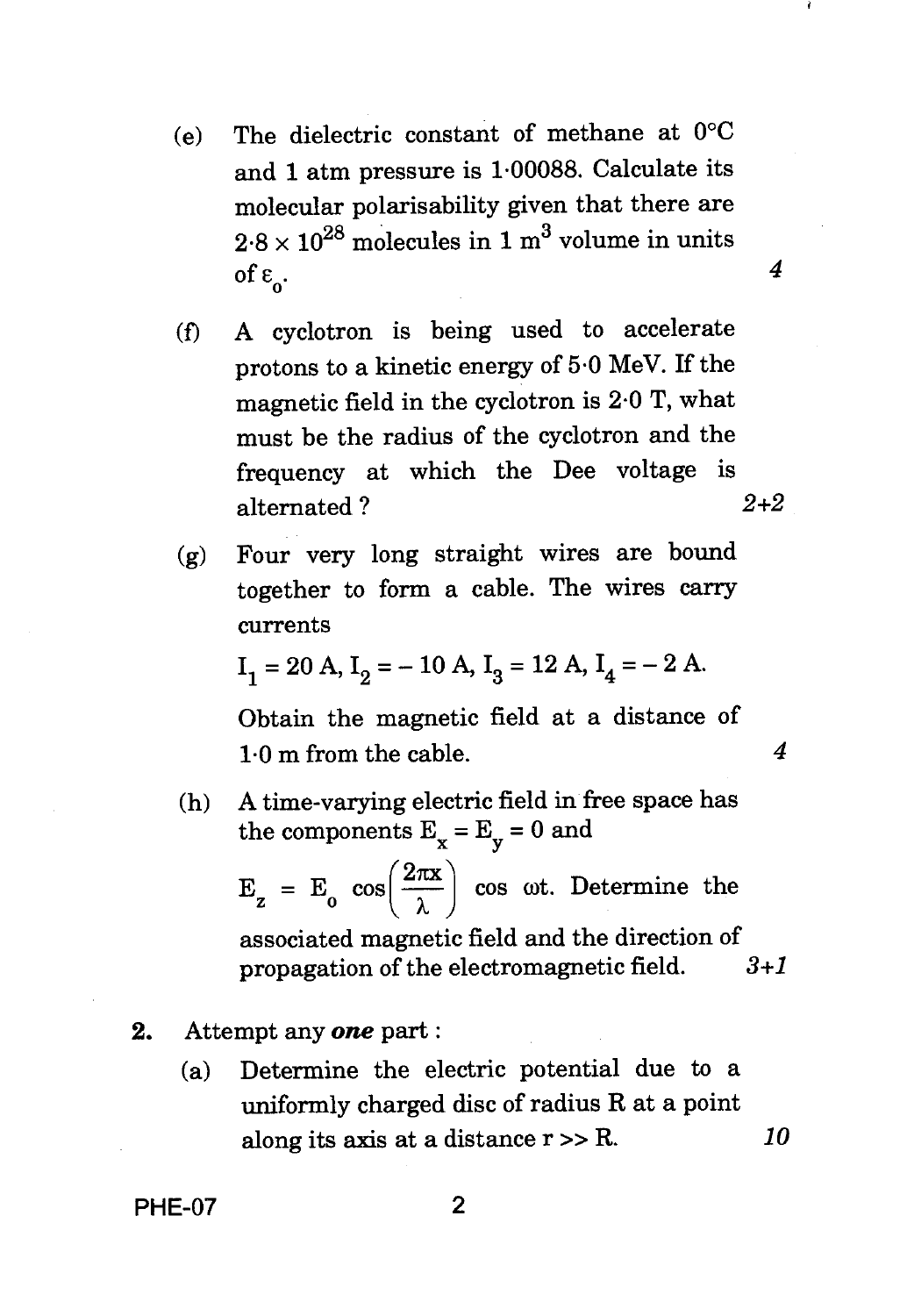- **(b) State Gauss's law. Using Gauss's law, determine the electric field of a uniformly charged sphere at a point (i) inside the sphere and (ii) outside the sphere.** *4+6*
- **3. Attempt any** *one* **part :** 
	- **(a) State Ampere's law. Using Ampere's law, determine the magnetic field due to a very long solenoid. Calculate the magnetic field due to a solenoid having 10 turns per cm for 1 mA current in the solenoid.** 2+6+2
	- **(b) Explain Larmor precession with the help of a diagram. Derive the expression for the**  Larmor frequency  $\omega_{\textbf{n}} = g \frac{e}{\omega_{\textbf{n}}} B$ . In the **magnetic field of 2.0 Wb m-2, protons have the precession frequency of 84 MHz. Calculate the g-factor of the proton.** 3+5+2
- **4. Attempt any** *one* **part :** 
	- **(a) Write Maxwell's equations in free space. From these equations, derive the wave equation of electromagnetic waves propagating in free space with no source charges or currents. Show that these waves propagate at the speed of light in vacuum.**

 $2+6+2$ 

**PHE-07 3 P.T.O.**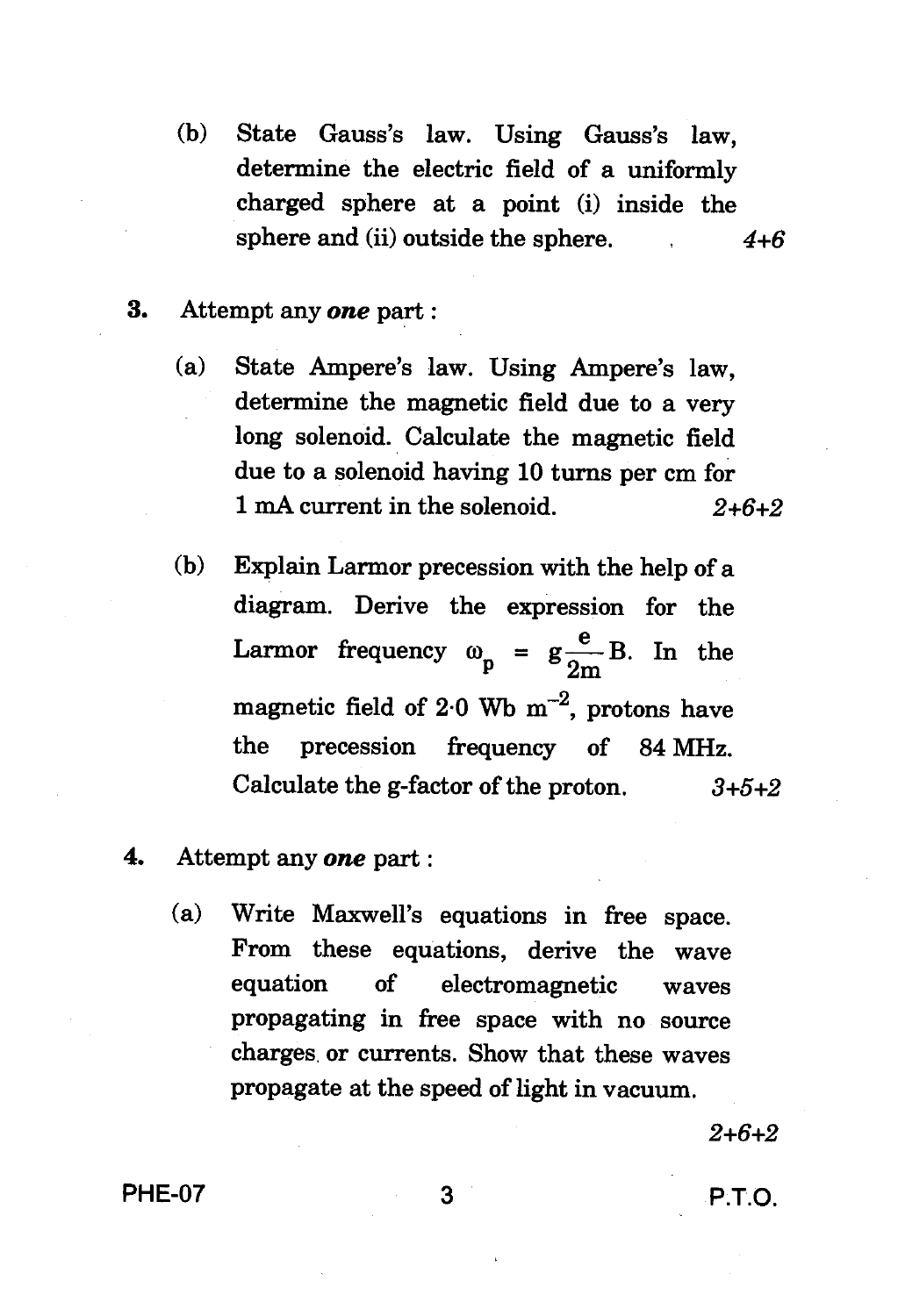(b) A uniform electromagnetic plane wave of 100 MHz travelling in free space strikes a block of material having  $\epsilon = 4 \epsilon_0$ ,  $\mu = 9 \mu_0$ and  $\sigma = 0$ , normal to the surface. The incident electric field is given by

$$
\vec{E} = 3000 \cos(\omega t - \beta y) \hat{z} \text{ Vm}^{-1}
$$

Obtain the complete expressions for the reflected and transmitted electric fields. *10* 

*Physical constants :*   $e = 1.67 \times 10^{-19}$  C  $m_e = 9.1 \times 10^{-31}$  kg  $m_p = 1.67 \times 10^{-27}$  kg  $\mu_0 = 4\pi \times 10^{-7}$  T m A<sup>-1</sup>  $c = 3 \times 10^8 \text{ ms}^{-1}$  $h = 6.626 \times 10^{-34}$  Js  $\frac{1}{\sqrt{1}}$  = 9.0 × 10<sup>9</sup> N m<sup>2</sup> C<sup>-2</sup>  $4\pi\epsilon_0^2$ 

**PHE-07 4**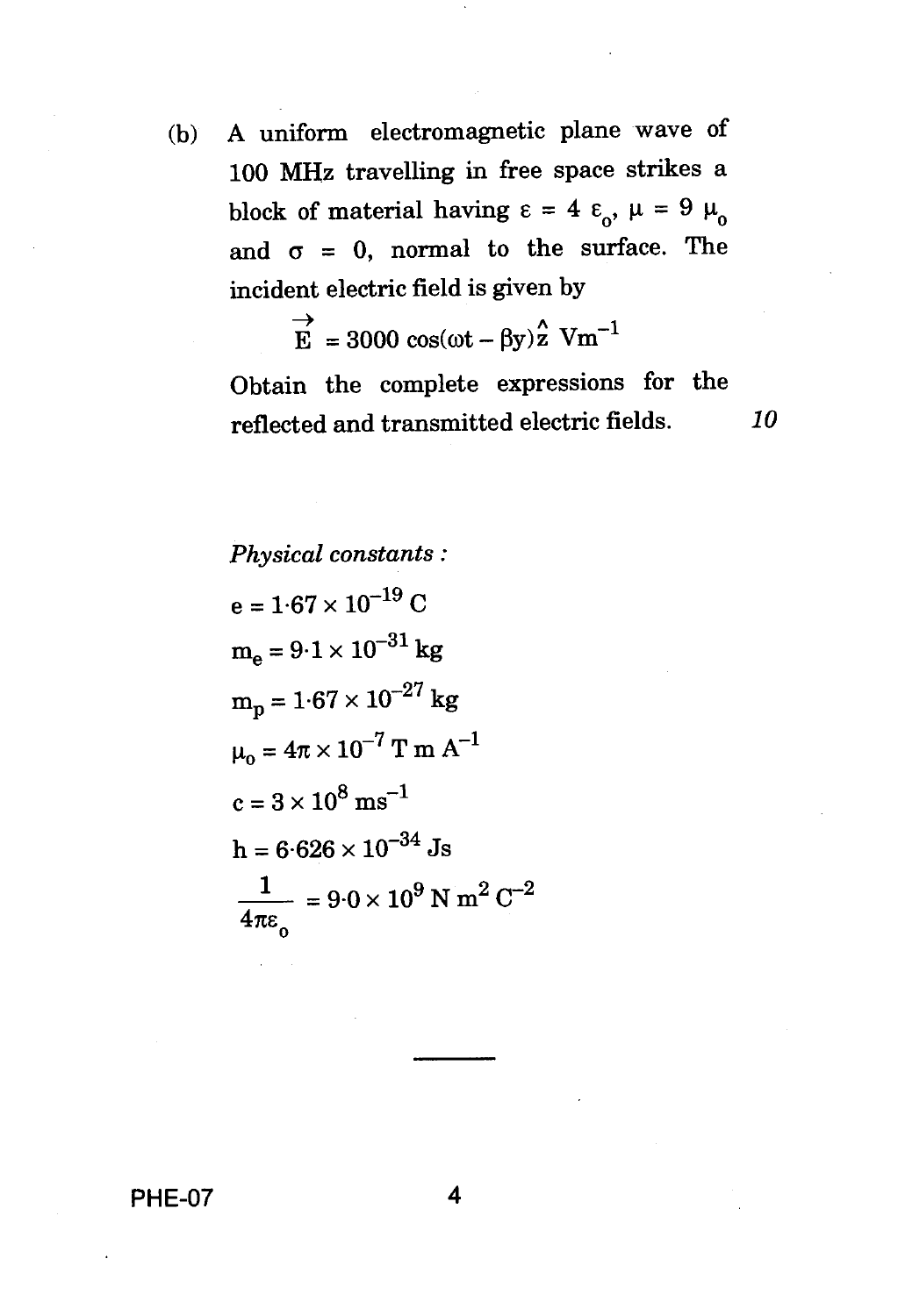पी.एच.ई.-07

विज्ञान स्नातक (बी.एस सी.)

सत्रांत परीक्षा

जून, 2014

## भौतिक विज्ञान

## पी.एच.ई.-07: वैद्युत् और चुंबकीय परिघटनाएँ

समय : २ घण्टे

अधिकतम अंक : 50

सभी प्रश्न अनिवार्य हैं । प्रत्येक प्रश्न के अंक उसके सामने दिए नोट : गए हैं । आप लॉग-सारणियों अथवा कैलकुलेटर का उपयोग कर सकते हैं । प्रतीकों के अपने सामान्य अर्थ हैं । भौतिक स्थिरांकों के मान अंत में दिए गए हैं ।

किन्हीं *पाँच* भागों के उत्तर लिखें :  $4x5=20$  $\mathbf{1}$ . (क) कूलॉम नियम बताएँ । वायु में एक-दूसरे से 1 m दूरी पर स्थित दो बिन्द धन आवेशों  $4 \times 10^{-6}$  C तथा  $5\times10^{-6}$  C के बीच लगने वाले बलों को परिकलित करें । एक आरेख में इन बलों को उचित रूप से नामांकित करके दिखाएँ ।  $1 + 2 + 1$ (ख) सिद्ध करें कि स्थिर-वैद्युत् बल संरक्षी होता है। 4 (ग) किसी विद्युत परिपथ में श्रेणीक्रम में जुड़े दो संधारित्रों की प्रभावी धारिता निर्धारित करें ।  $\boldsymbol{4}$ (घ) ध्रुवीय तथा अध्रुवीय अणुओं में अंतर स्पष्ट कीजिए । प्रत्येक का एक उदाहरण दीजिए ।  $\boldsymbol{4}$ P.T.O. **PHE-07** 5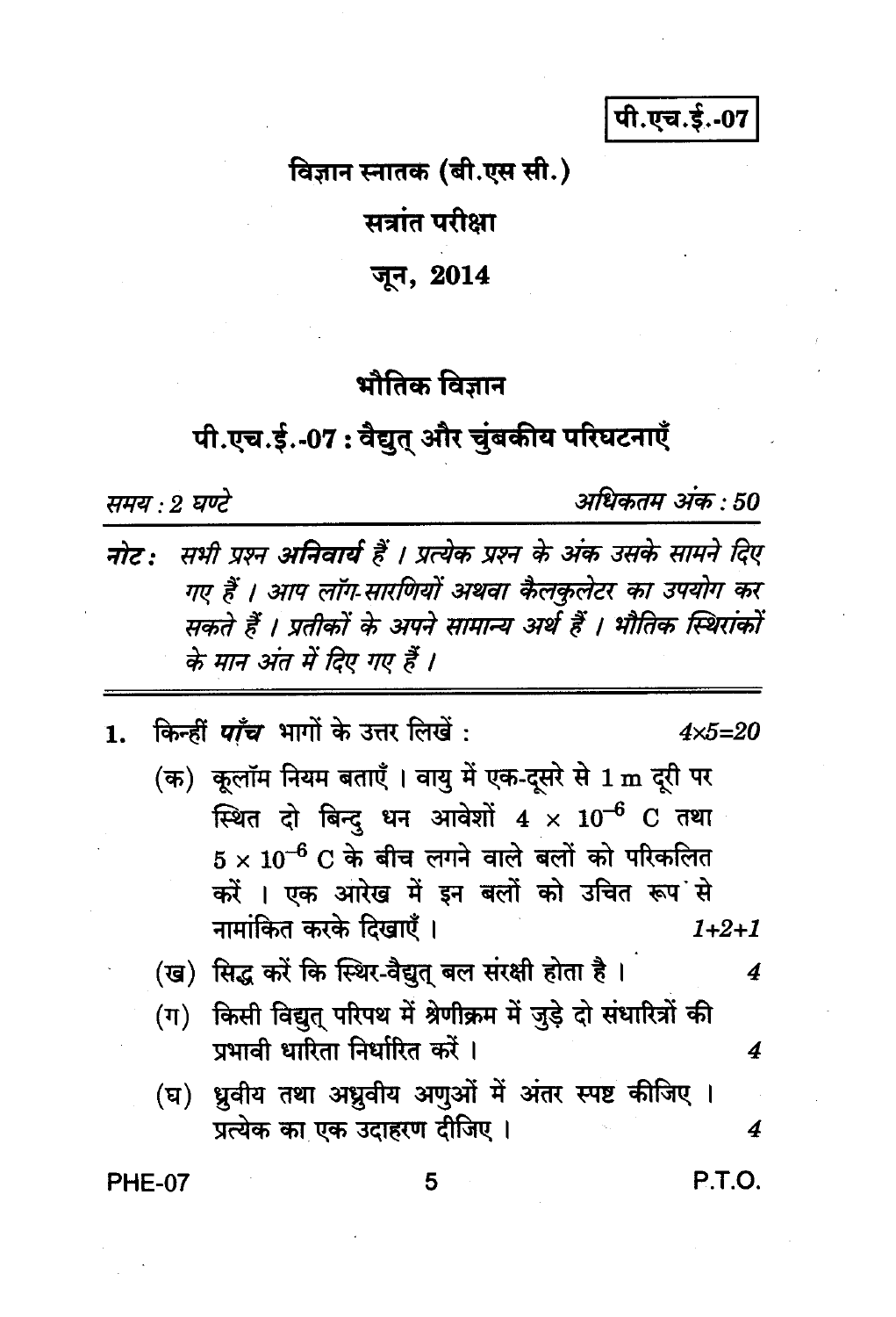(ङ) 0°C तथा 1 atm दाब पर मेथैन का डाइइलेक्ट्रिक स्थिरांक 1.00088 है। यदि 1 m<sup>3</sup> आयतन में अणुओं की संख्या 2.8 × 10<sup>28</sup> है तो  $\varepsilon$  की इकाई में पदार्थ की आण्विक ध्रुवणता परिकलित करें ।

4

4

- (च) एक साइक्लोटॉन का उपयोग प्रोटॉनों को त्वरित करने के लिए किया जाता है जिससे प्रोटॉनों की गतिज ऊर्जा 5.0 MeV हो जाती है । यदि साइक्लोटॉन में चंबकीय क्षेत्र का मान 2<sup>.</sup>0 T है. तो इसकी त्रिज्या का मान परिकलित करें । साथ ही, डी के परितः आरोपित प्रत्यावर्ती विभव की आवृत्ति परिकलित करें।  $2 + 2$
- (छ) एक केबल में चार अत्यधिक लंबी. सीधी तारें हैं । तारों में धाराओं के मान निम्नवत हैं :  $I_1 = 20 A$ ,  $I_2 = -10 A$ ,  $I_3 = 12 A$ ,  $I_4 = -2 A$ . केबल से 1<sup>.</sup>0 m दूरी पर चुंबकीय क्षेत्र का मान परिकलित करें ।
- (ज) मुक्त आकाश में समय के साथ परिवर्तित होने वाले एक विद्युत्-क्षेत्र के घटकों के मान निम्नवत हैं :

 $E_x = E_y = 0$  dell  $E_z = E_0 \cos\left(\frac{2\pi x}{\lambda}\right) \cos \omega t$ . संगत चुंबकीय क्षेत्र निर्धारित करें तथा विद्युत-चुंबकीय क्षेत्र के संचरण की दिशा बताएँ ।  $3 + 1$ 

- किसी *एक* भाग का उत्तर लिखें : 2.
	- (क) त्रिज्या R वाले एकसमान आवेशित डिस्क के अक्ष के अनुदिश किसी बिन्दु, जिसकी दूरी r >> R है, पर विद्युत विभव निर्धारित करें। 10

**PHE-07**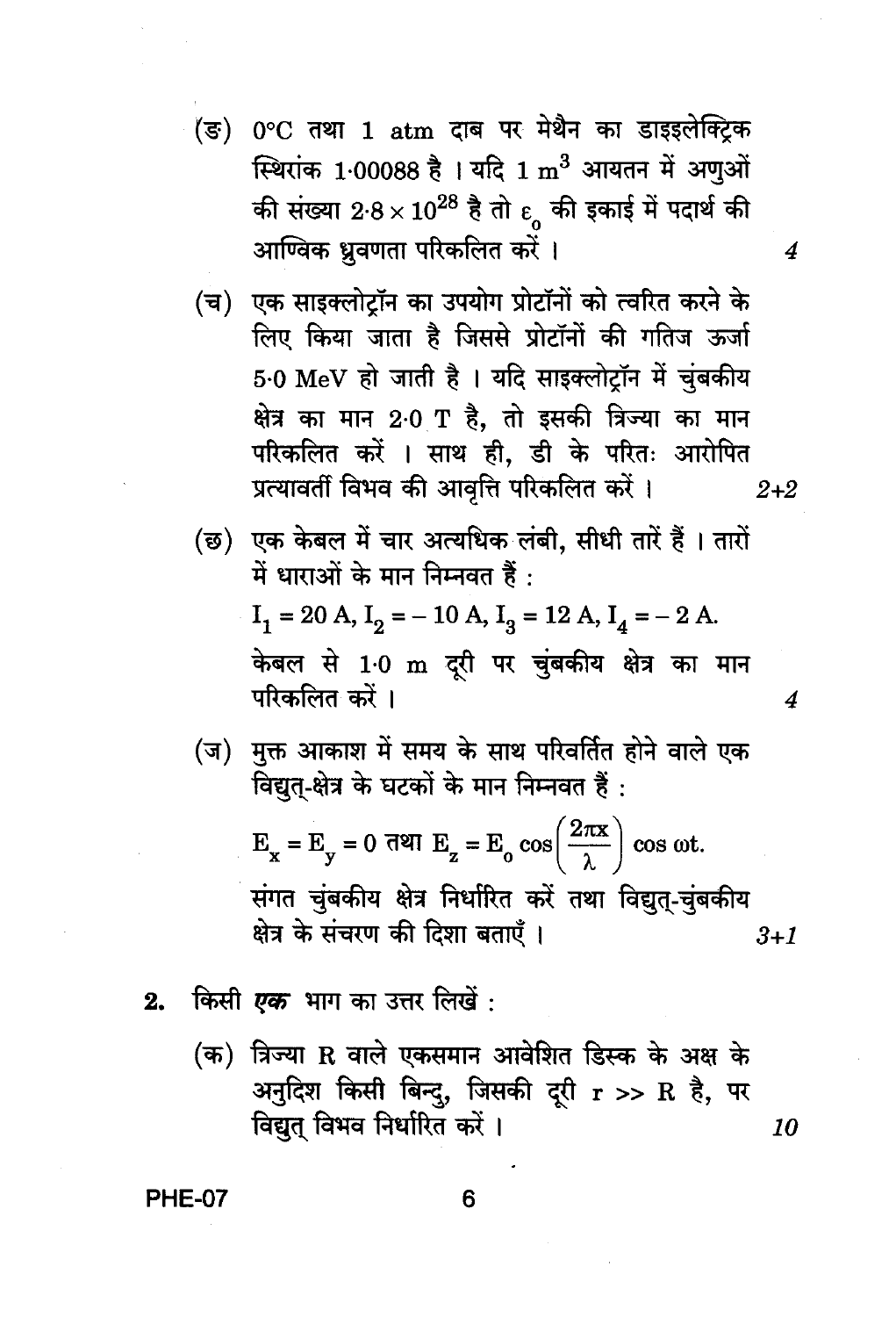- (ख) गाउस नियम बताएँ । गाउस नियम का उपयोग कर एकसमान आवेशित गोले के विद्युत-क्षेत्र का व्यंजक (i) गोले के अंदर तथा (ii) गोले के बाहर किसी बिन्द पर निर्धारित करें । 4+6
- ंकिसी *एक* भाग का उत्तर लिखें : 3.
	- (क) ऐम्पियर नियम बताएँ । ऐम्पियर नियम का उपयोग कर एक अत्यधिक लंबी परिनालिका के कारण चुंबकीय क्षेत्र का व्यंजक व्युत्पन्न करें। 10 फेरे प्रति cm वाली एक परिनालिका, जिसमें 1 mA धारा प्रवाहित होती है, के कारण उत्पन्न चुंबकीय क्षेत्र परिकलित करें।  $2 + 6 + 2$
	- (ख) एक आरेख की सहायता से लारमोर पुरस्सरण समझाएँ । लारमोर आवृत्ति का निम्नलिखित व्यंजक व्युत्पन्न करें :

$$
\omega_{\rm p} = g \frac{\rm e}{2m} B
$$

 $2.0$  Wb  $\mathrm{m}^{-2}$  चुंबकीय क्षेत्र में किसी प्रोटॉन की पुरस्सरण आवृत्ति का मान 84 MHz है । प्रोटॉन के लिए g-गुणक परिकलित करें।  $3 + 5 + 2$ 

- किसी *एक* भाग का उत्तर लिखें :  $4.$ 
	- (क) मुक्त आकाश के लिए मैक्सवेल समीकरणें लिखें । इन समीकरणों का उपयोग कर स्रोत आवेश-विहीन या धारा-विहीन मुक्त आकाश में संचरित विद्युत्-चुंबकीय तरंगों के लिए तरंग समीकरण व्युत्पन्न करें । सिद्ध करें कि ये तरंगें, निर्वात में प्रकाश की चाल के बराबर चाल से गमन करती हैं।  $2 + 6 + 2$

**PHE-07** 

P.T.O.